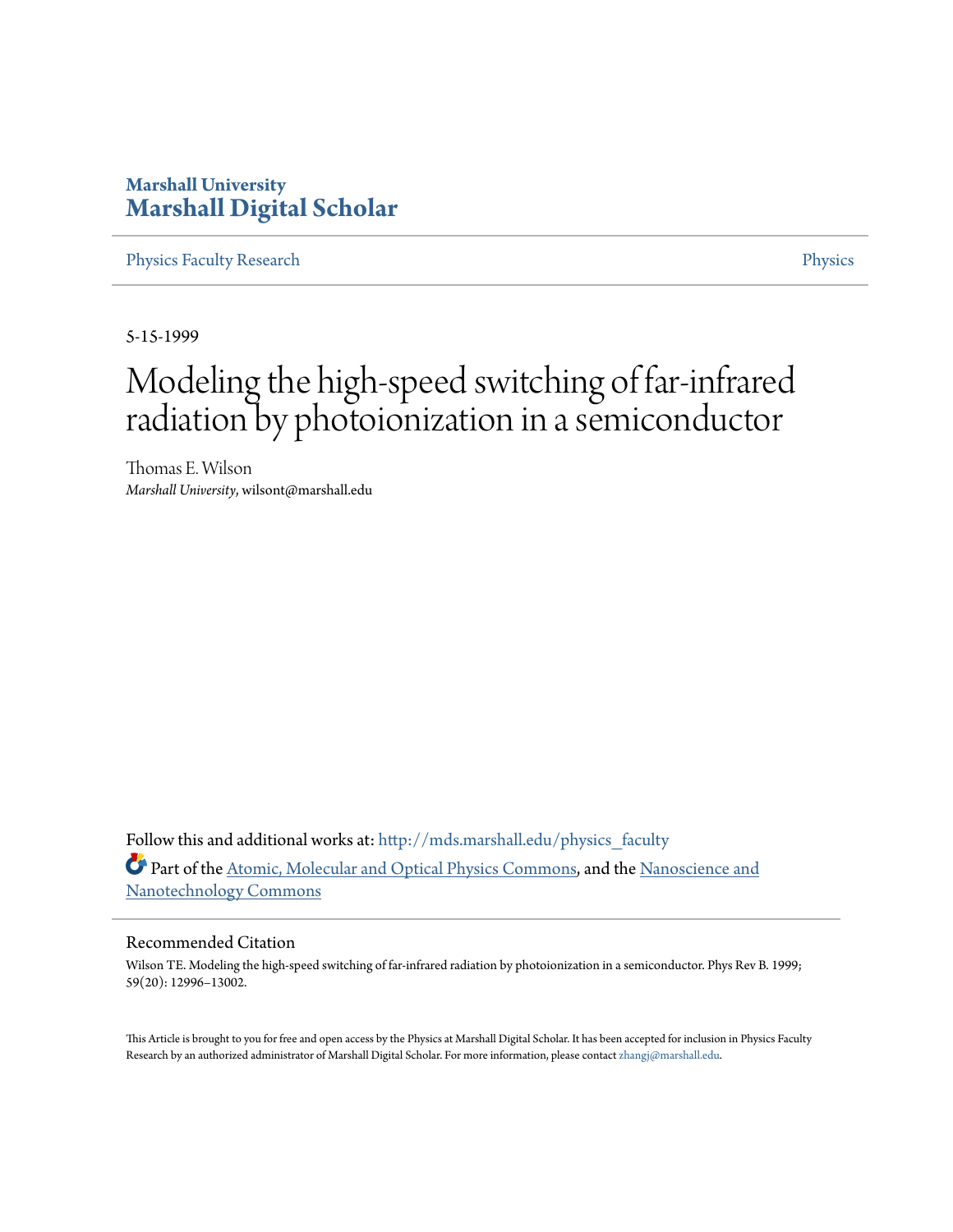#### **Modeling the high-speed switching of far-infrared radiation by photoionization in a semiconductor**

Thomas E. Wilson\*

*Department of Physics and Physical Science, Marshall University, Huntington, West Virginia 25755-2570* (Received 24 November 1998; revised manuscript received 16 February 1999)

Data from an earlier study [T. Vogel et al., Appl. Opt. 31, 329 (1992)] on the subnanosecond switching of  $119-\mu m$  radiation in high-resistivity silicon by pulsed UV laser radiation, is compared with a refined onedimensional numerical multilayer model accounting for the generation, recombination, and diffusion of the free carriers on the resulting far-infrared optical properties of the silicon. The inclusion of recent measurements for carrier-density and temperature-dependent transport parameters leads to improved agreement between experiment and theory. [S0163-1829(99)03220-8]

#### **I. INTRODUCTION**

The photoexcitation of semiconductors with short laser pulses leads to a rapid change of the free-carrier density if the photon energy exceeds the band-gap energy. The resulting change of the refractive index induces pronounced changes of the transmissivity and reflectivity, particularly in the infrared and the far-infrared (FIR) spectral range. The effect has been used to switch  $10$ - $\mu$ m CO<sub>2</sub>-laser radiation by using a variety of supra-band-gap laser pulses,<sup>2</sup> and to switch FIR laser radiation with subnanosecond risetimes. $3$  A number of investigators have also used this method to cavitydump both free-electron  $FIR$ ,<sup>4</sup> and optically-pumped, molecular-gas FIR,<sup>5</sup> lasers.

Vogel *et al.*<sup>1</sup> have performed an extensive investigation of the time-dependent FIR reflectivity in photoexcited highresistivity silicon and compared their results to a onedimensional multilayer model, which accounted for generation, recombination, and diffusion of the free carriers in the semiconductor wafer. A comparison of their experimental and numerical results showed fair qualitative agreement for the overall temporal behavior of the reflectivity over an interval ranging from 100 ps to 1 ms; the remaining quantitative disagreement was attributed to the lack of a surface recombination mechanism in their numerical simulation. In this paper, we report on a comparison of the experimental reflectivity data of Vogel *et al.* with the numerical results of a refined model. The newer model includes the effect of lattice heating and surface recombination, as well as the density dependence of the diffusivity, the Auger recombination rate, and momentum relaxation rate, via the mobility.

## **II. PULSED LASER INTERACTION WITH SILICON: CARRIER GENERATION AND HEATING**

The absorption of pulsed laser radiation by semiconductors leads to the creation of nonequilibrium carrier densities and elevated carrier and lattice temperatures. The carriers generated by the laser pulse absorption are spatially inhomogeneous due to absorption, diffusion, and lifetime effects. In addition, due to laser heating the material properties may also be spatially inhomogeneous. In the work discussed here we are interested in situations where  $10^{-9}$ -s pulses, with energy densities of  $mJ/cm<sup>2</sup>$ , interact with the semiconductor. Under these conditions, it is generally acknowledged $6$  that the carrier and lattice temperatures are essentially the same. The lattice-carrier temperature may become elevated due to the transfer of the excess energy from recombining electronhole pairs, as well as by the direct absorption of supra-bandgap laser radiation. If the temperature increase is sufficiently large, a bottleneck can result in the carrier diffusion due to the induced band bending of the semiconductor. Because the band gap of most semiconductors decreases with increasing temperature, the band gap will be lowest near the surface, where the temperature is highest. Brown<sup>7</sup> originally pointed out that this effect could present barriers to the normal diffusion process.

The overall theory for the coupled diffusion of a photoexcited electron-hole plasma and the corresponding latticecarrier temperature, as per Brown's suggestion, has been thoroughly developed by Gallant *et al.*<sup>8</sup> We summarize the salient features below.

The electron-hole pair current density is written as

$$
\vec{J} = -D \left[ \vec{\nabla} N + \frac{N}{2T} (1 - r) \vec{\nabla} T \right],\tag{1}
$$

where *D* is the ambipolar diffusivity, *N* is the electron-hole pair density,  $T$  is the carrier-lattice temperature,  $r=$  $-k_B^{-1}(\partial E_g/\partial T)$ , and  $E_g$  is the energy gap. A number of assumptions have been made in arriving at Eq.  $(1)$ ; these are:  $(1)$  the carrier distributions are nondegenerate,  $(2)$  the carrier scattering times are determined solely by carrier-phonon in $t$ eractions,  $(3)$  a particular choice for the energy dependence of the carrier-phonon scattering has been used, and  $(4)$  the spatial variation of the band gap is due to variation of the lattice temperature only. The evolution of the carrier density can then be determined through the equation of continuity, which is given by

$$
\frac{\partial N}{\partial t} + \vec{\nabla} \cdot \vec{J} = \frac{(1 - R)\alpha I(t)}{\hbar \omega} \exp(-\alpha z) - \gamma_3 N^3 - \gamma_2 N^2 - \gamma_1 N,
$$
\n(2)

where it has been assumed that the pairs are generated at a depth *z* through band-to-band absorption by a single pulse of intensity  $I(t)$  and photon energy  $\hbar \omega$  incident on the semiconductor at an angle with an associated reflectivity *R* and absorption coefficient  $\alpha$ . In the experiment of Vogel *et al.*,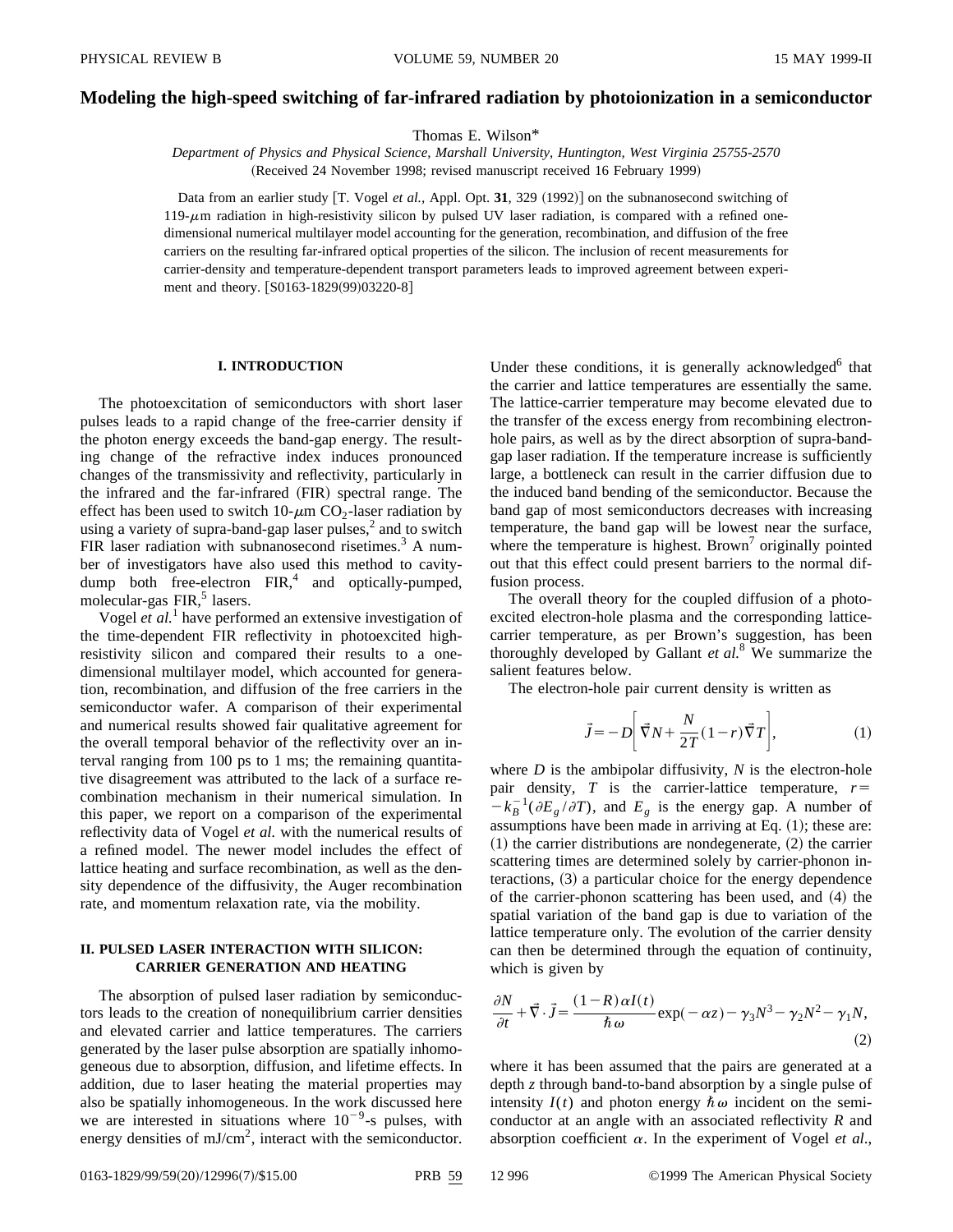TABLE I. Material properties for silicon.

| <i>R</i> (337 nm, $\theta = 26^{\circ}$ ) | 0.60                                                                |    |
|-------------------------------------------|---------------------------------------------------------------------|----|
| $\alpha$                                  | $1.0 \times 10^6 (1 + T/2000)$ cm <sup>-1</sup>                     |    |
| $K_T$                                     | $1585T^{-1.23}$ W/cmK                                               | 9  |
| $\mathcal{C}_{\mathcal{C}}$               | $1.978 + (3.54 \times 10^{-4})T - (3.68)T^{-2}$ J/cm <sup>2</sup> K |    |
| $\mathbf{r}$                              | 3.25                                                                | 17 |
| $\gamma_1^*$                              | $2 \times 10^5$ s <sup>-1</sup>                                     |    |
| $\gamma_2$                                | $5 \times 10^{-14}$ cm <sup>3</sup> /s                              |    |
| $\gamma_3^*$                              | $3.8 \times 10^{-31}$ cm <sup>6</sup> s <sup>-1</sup>               |    |
| $D^*$                                     | 17.9 $\rm cm^2/s$                                                   |    |

the UV photon energy is 3.68 eV, which exceeds the indirect energy gap  $(1.11 \text{ eV})$ ; hence, strong absorption  $(10^6 \text{ cm}^{-1})$ occurs near the semiconductor surface. The bulk carrier recombination consists of three components: Auger recombination, radiative recombination, and recombination via lattice imperfections and impurities. These components are characterized by coefficients  $\gamma_3$ ,  $\gamma_2$ , and  $\gamma_1$ , respectively. As discussed below,  $\gamma_3$  has recently been shown to be a function of the injected carrier density and temperature.

Equations  $(1)$  and  $(2)$  can be combined to give the density diffusion equation

$$
\frac{\partial N}{\partial t} = \vec{\nabla} \cdot D \left[ \vec{\nabla} N + \frac{N}{2T} (1 - r) \vec{\nabla} T \right] + \frac{(1 - R) \alpha I(t)}{\hbar \omega}
$$
  
× exp(-\alpha z) - \gamma\_3 (N, T) N<sup>3</sup> - \gamma\_2 N<sup>2</sup> - \gamma\_1 N. (3)

Equation  $(3)$  must be solved in the one dimensional approximation subject to the boundary conditions

$$
N(z=L,t) = N_i
$$
  

$$
D\left(\frac{\partial N}{\partial z}\right)_{z=0} = S(N-N_i),
$$
 (4)

where *L* is the sample thickness,  $N_i \approx 10^{12} / \text{cm}^3$  is the intrinsic equilibrium carrier density appropriate to high-resistivity silicon and *S* is the surface recombination velocity, which depends upon surface conditions. The value of *S* ranges from  $\sim 10^2$  cm/s for polished and chemically etched surfaces to  $\sim$ 10<sup>6</sup> cm/s for mechanically polished surfaces. A onedimensional approximation is justified, at least in the initial phase, because the absorption depth of the UV radiation  $(10^{-5}$  mm), and hence the layer in which the free carriers are created, is small compared with the diameter  $(1.6 \text{ mm})$  of the homogeneously irradiated area.

In general, because of the lattice-temperature dependence of the material parameters and the  $\overline{V}T$  term, Eq. (3) must be solved self consistently with an equation, which describes the evolution of the carrier-lattice temperature. It will be assumed that the electron-hole pairs instantaneously lose their excess energy  $\left[ \hbar \omega - E_g - 2(\frac{3}{2}k_B T) \right]$ , imparted to them in the absorption process, so that the effective heat generation depth is  $\alpha^{-1}$ . The thermal diffusion equation can therefore be written in the form

$$
\frac{\partial T}{\partial t} = \frac{\partial}{\partial x} \left( D_L \frac{\partial T}{\partial x} \right) + \frac{(1 - R)I(t) \alpha e^{-\alpha x}}{C} (\hbar \omega - E_g - 3k_B T)
$$

$$
+ \frac{(E_g + 3k_B T)}{C} (\gamma_3 N^3 + \gamma_2 N^2 + \gamma_1 N), \tag{5}
$$

where *C* is the specific heat and  $D<sub>L</sub>$  is the lattice thermal diffusivity. Heat generation occurs via the bulk recombination processes in which the energy  $E_g + 2(\frac{3}{2}k_B T)$  lost by the recombining electron-hole pair is transferred immediately to the lattice. On a nanosecond time scale little heat is lost from the surface. On the other hand, heat is generated at the surface if the surface recombination velocity is different from zero. Equation  $(5)$  must therefore be solved subject to the boundary conditions

$$
K_T \frac{\partial T}{\partial x} + S(N - N_i)(E_g + 3k_B T) = 0
$$
  

$$
T(z = L) = 300 \text{ K},
$$
 (6)

where  $K_T$  (and  $D_L = K_T / C \approx 0.683$  cm<sup>2</sup>/s) is the thermal conductivity. The values of the material parameters and their temperature dependence for  $300 < T < 1000$  K are given in Table I. (An associated asterisk implies either a carrier density and/or a sample dependence.)

The laser intensity, assuming a sine-square-shaped laser pulse, can be written as

$$
I(t) = \begin{cases} \frac{E}{\delta A} \sin^2 \left( \frac{\pi t}{2 \delta} \right) & \text{for } 0 \le t \le 2 \delta \\ 0 & \text{otherwise} \end{cases}
$$
 (7)

where *E* is the integrated pulse energy,  $\delta$  is the (FWHM) pulsewidth, and *A* is the irradiated area. In the experiments of Vogel *et al.*, these were  $30 \mu J$ , 1.7 ns, and 2.0  $\times 10^{-2}$  cm<sup>2</sup>, respectively.

The coupled, nonlinear diffusion Eqs.  $(3)$ – $(6)$  have been numerically solved $10$  using the FORTRAN DMOLCH routine of the IMSL program library (IMSL, Houston, TX). We have also<sup>1</sup> approximated the semiconductor sample of thickness  $L=436$   $\mu$ m by a series of  $q=1500$  homogeneous sublayers. The thickness of the sublayers was varied between 0.3 nm on the optically-excited side of the sample and 2.6 on the opposite side according to the following relation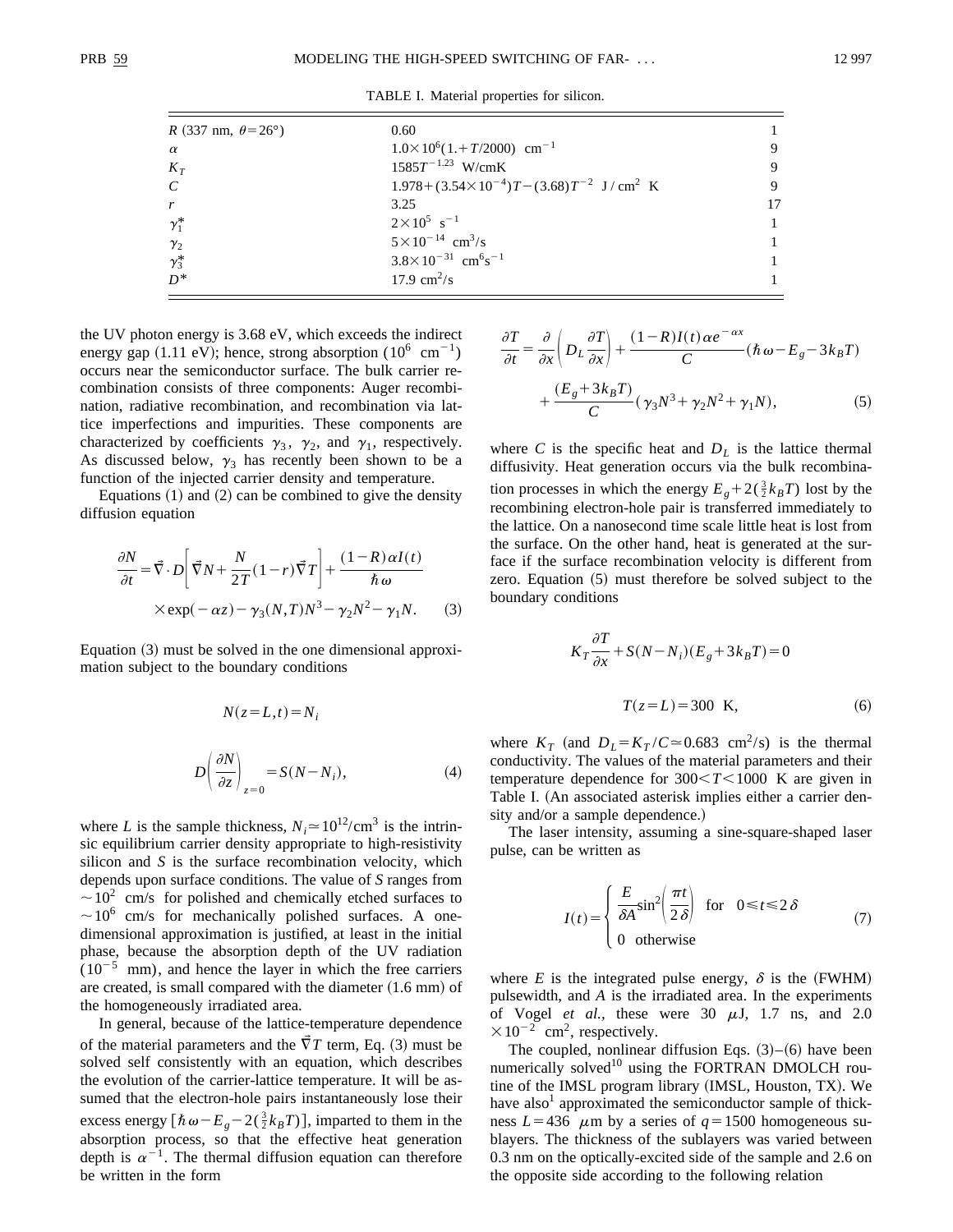

 $(b)$ 

FIG. 1. Time-dependent evolution of the carrier density profile in Si after UV excitation.  $(a)$  Six equidistant time steps from 1 to 6 ns. (b) Six equidistant time steps from 1 to 6 microseconds.

$$
z_i = c \{ \exp[(i-1)/(n-1)\ln(L/c+1)] - 1 \},
$$
 (8)

where  $z_i$  is the position of the boundary between sublayers *i* and  $i-1$  and *c* is a constant, here equal to 0.05  $\mu$ m. The number of resulting sublayers within the UV penetration depth ( $\alpha^{-1}$ =10<sup>-6</sup> cm) is  $\approx$ 30. An increase in the number of sublayers did not cause any significant change in the results.

Figure 1 shows the carrier-density profiles which occur at different times during, and after, UV excitation for the case of  $S=0$  and using the same constant transport parameters as Vogel *et al*. The maximum of the carrier density, which occurs at nearly the same time as the maximum UV power, is approximately  $5 \times 10^{18}$  cm<sup>-3</sup>. The profiles are in agreement with the simulated profiles depicted in Fig. 1 of Vogel *et al.;* unfortunately, there are no experimental profiles for comparison.

The calculated temperature profile, which is not shown, only rises  $5.19 \text{ K}$  above the ambient temperature  $(300 \text{ K})$  at the surface and this maximum occurs near the time for which the laser power is near its maximum. The small rise in temperature can be explained as follows. Due to thermal diffusion, over the time of laser excitation ( $2\delta=3.4$  ns) the laser energy  $(E=30 \text{ mJ})$  spreads throughout a depth (*d*  $\sim \sqrt{2D_L^2\delta}$ =6.8×10<sup>-5</sup> cm) much larger than the absorption depth ( $\alpha^{-1}$ =10<sup>-6</sup> cm). As a result, the surface temperature increase is rather small, i.e., an estimate for the average temperature increase throughout the volume is given by  $(1-R)E/(AdC) \sim 4$  K, in good agreement with the calculated rise.

We have also calculated the carrier density profiles (not shown) in the presence of surface recombination for values up to  $10^4$  cm/s. For early times ( $\leq 10$  ns), the presence of surface recombination alters the carrier density profiles only slightly; however, after some microseconds, a pronounced reduction in the carrier density at the surface is observed. Similarly, the maximum surface temperature with this level of surface recombination is only slightly higher than that calculated in the case of no surface recombination and constant diffusivity, i.e., 305.21 K compared to 305.19 K. Although we initially had suspected otherwise, for the experiments under consideration, the very slight heating effects from both the laser radiation absorption and carrier recombination processes do not appear to create any barrier to the normal diffusion process due to thermally-induced band bending.

In an effort to improve the model, we have also considered the following. Auger recombination is well known to influence the characteristics of semiconductor devices at high-injection levels (below some  $10^{18}$  cm<sup>-3</sup>), and the specific dependence of the Auger band-to-band recombination on the carrier density and temperature is an active area of research. For these reasons, the use of a constant  $\gamma_3$  in Eqs.  $(3)–(4)$  is not valid. We use the functional dependence proposed by Jonsson *et al.*<sup>11</sup> in which the Auger coefficient is taken to consist of two parts: the  $e$ - $e$ - $h$  Auger coefficient  $C_n$ and the  $e$ -*h*-*h* coefficient  $C_p$ , i.e.,

$$
\gamma_3(N,T) = \begin{cases} C_n + C_p \quad (\text{cm}^6/\text{s}) \\ C_n = 2.8 \times 10^{-31} (T/300)^{0.6} + [5.3 \times 10^{-31} \times (T/300)^{2.27}] / \{1 + [N/(2 \times 10^{18})]^2\} \\ C_p = 0.99 \times 10^{-31} (T/300)^{0.6} + [1.9 \times 10^{-31} \times (T/300)^{2.27}] / \{1 + [N/(2 \times 10^{18})]^2\}. \end{cases}
$$

Another questionable assumption used in the solution of the carrier profiles shown in Fig. 1 was that of a constant diffusivity. In undoped silicon, measurements extracted from transient grating experiments<sup>12</sup> show that the effective ambipolar diffusivity is a function of injected carrier density. The diffusivity is reduced from the value  $17.9 \text{ cm}^2/\text{s}$  obtained by using constant electron and hole diffusivities. The reduction occurs for carrier concentrations exceeding  $10^{15}$  cm<sup>-3</sup> and reaches a minimum of  $\approx 9$  cm<sup>2</sup>/s near  $\sim 10^{18}$  cm<sup>-3</sup>. At even higher densities (typically above  $10^{19}$  cm<sup>-3</sup> for *T*  $\leq 300^{\circ}$ C) degeneracy will occur and the diffusion coefficient increases steeply with carrier concentration, due mainly to an increase in the kinetic energy of the carriers. We therefore have used a functional dependence of the ambipolar diffusivity upon the carrier density, *D*(*N*), obtained from a logarithmic fit to data published by Linnros and Grivickas.<sup>13</sup>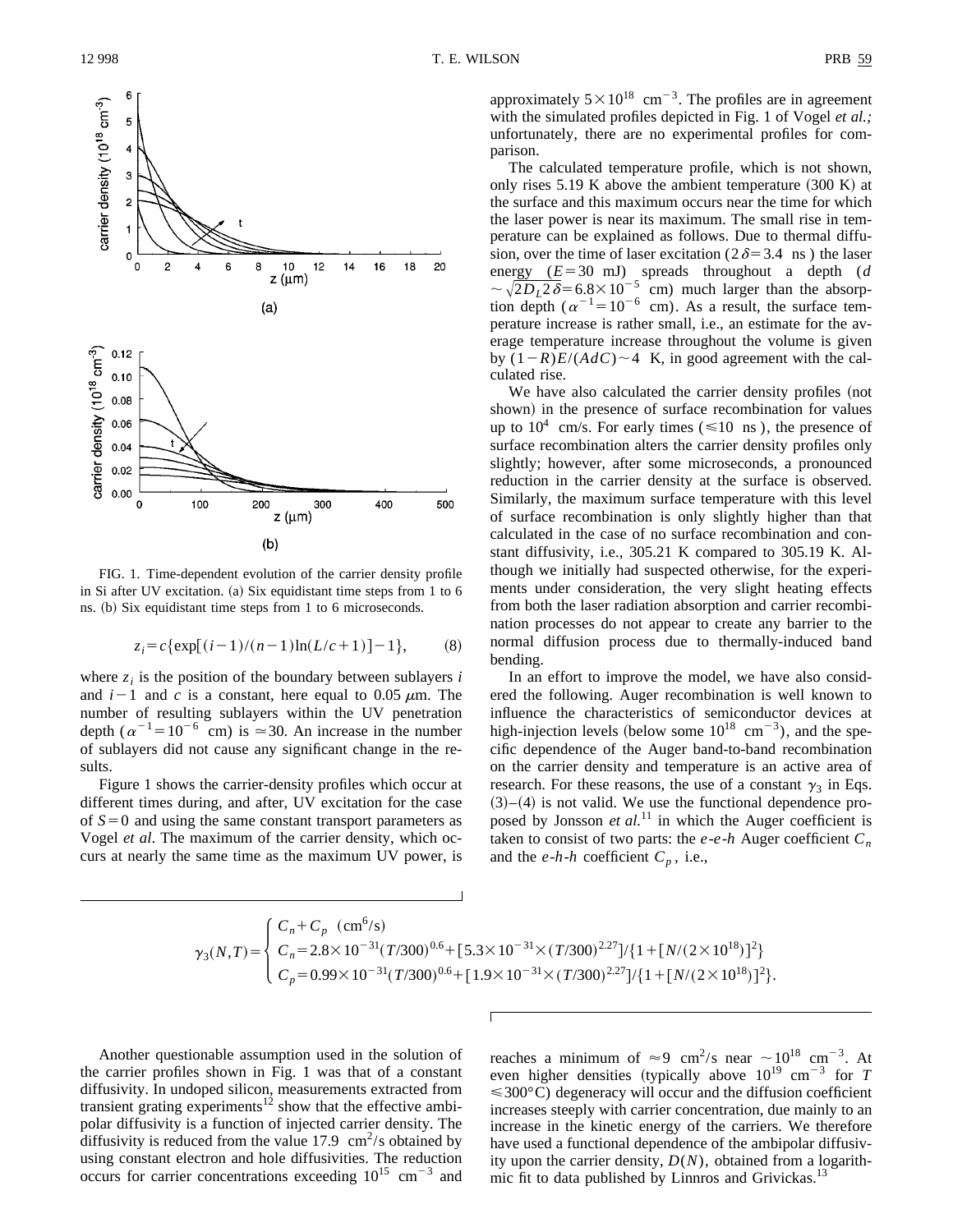

FIG. 2. Time-dependent evolution of the carrier density profile in Si after UV excitation for nonconstant transport parameters and  $S=10^3$  cm/s. (a) Six equidistant time steps from 1 to 6 ns. (b) Six equidistant time steps from 1 to 6  $\mu$ m.

Figure 2 shows the numerical profiles that result from the density-dependent characterizations of the Auger band-toband recombination and ambipolar diffusivity. The smaller nonconstant diffusivity results in higher injected carrier densities at the surface  $(\sim 2x)$ , compared to those of Fig. 1. At later times, one notices the effects, as described above, of an incorporated surface recombination velocity of  $S=1$  $\times$ 10<sup>3</sup> cm / s . For instance, the peak carrier densities have migrated away from the surface, although the peak values remain of the same order of magnitude as those at the surface in the case of no surface recombination. Also, the maximum calculated surface temperature is again only slightly higher than that calculated in the case of no surface recombination and constant diffusivity.

# **III. COMPLEX DIELECTRIC CONSTANT**

The Drude model<sup>14</sup> treats the free carriers in a solid as classical point charges subject to random collisions. The simplest version of the Drude model is adopted in which the collision damping is independent of the carrier energy. The linear interaction between an isotropic medium and electromagnetic radiation is, in general, described by a frequencydependent complex dielectric constant  $\varepsilon(\omega)$ , being the square of the complex refractive index  $\mathbf{n} = n_R + i n_I$ . Furthermore, when the medium is anisotropic, both the dielectric constant and refractive index are space dependent. The Drude model has been successfully used to model the minimum in the infrared reflectivity of photoexcited silicon as a function of the laser fluence,<sup>15</sup> and to model the index of refraction as a function of FIR frequency in extrinsically doped silicon; although in the latter case an extended Drude model with an energy-dependent carrier-relaxation rate was necessary.<sup>16</sup> Other than the work of Vogel *et al.*,<sup>1</sup> we know of no experimental study for which measurements of the FIR reflectivity of photoexcited silicon, as a function of the delay time from the excitation laser pulse, have been published. According to the Drude model for a plasma with equal numbers of electrons and hole, the dielectric constant in SI units is

$$
\varepsilon = \varepsilon_{\infty} + \frac{i\sigma}{\omega\varepsilon_0} = \varepsilon_{\infty} - \frac{\omega_{pe}^2}{\omega(\omega + i\Gamma_e)} - \frac{\omega_{ph}^2}{\omega(\omega + i\Gamma_h)},\qquad(9)
$$

where  $\varepsilon_{\infty}$  = 11.7 is the contribution of the dielectric and the parameter indices *e* and *h* refer to electrons and holes, respectively.  $\Gamma_{e/h} = 1/\tau_{e/h}$  is the damping rate with  $\tau_{e/h}$  the average collision time. The plasma angular frequency  $\omega_{p(e/h)}$ is defined by  $\omega_{p(e/h)}^2 = Ne^2/\varepsilon_0 m_{e/h}$ , where *N* is the carrier density,  $e$  is the electronic charge,  $\varepsilon_0$  is the free-space permittivity, and  $m_{e/h}$  is the effective carrier mass. The damping rate  $\Gamma_{e/h}$  is obtained from the mobility by  $\Gamma_{e/h}$ <br> $= e/(m \mu)$  For silicon  $m = 0.25m$  and  $m = 0.37m^{16}$  $= e/(m_{e/h}\mu_{e/h})$ . For silicon,  $m_e = 0.26m_0$  and  $m_h = 0.37m_0$ . Vogel<sup>1</sup> used the constant mobility values<sup>17</sup>  $\mu_e$ =1350 cm<sup>2</sup>/(V s) and  $\mu_e$ =480 cm<sup>2</sup>/(V s). We have also included the density dependence of the ambipolar mobility, which can be obtained from the ambipolar diffusivity by the Einstein relation  $D = kT/e\mu$ . The density-dependent values were obtained by scaling the diffusivity data of Linnros and Grivickas.<sup>13</sup> The electron and hole mobilities become equal to the ambipolar mobility for carrier densities above  $10^{14}$  cm<sup>-3</sup>. (However, the extraction of the scattering times of electron/holes from the ambipolar mobility may be an oversimplified approach and not justifiable. In addition, for carrier densities greater than  $5 \times 10^{17}$  cm<sup>-3</sup> (the Mott transition in silicon), an extrapolation from the Brooks-Herring mobility formula ought to be used as the Einstein relation is not valid.<sup>18</sup> These objections may be more fully addressed in future work.)

The real and imaginary parts of the complex refractive index, as functions of the real and imaginary parts of the complex dielectric function, are given by

$$
2n_R^2 = \varepsilon_R + (\varepsilon_R^2 + \varepsilon_I^2)^{1/2}
$$
  

$$
2n_I^2 = -\varepsilon_R + (\varepsilon_R^2 + \varepsilon_I^2)^{1/2}
$$
 (10)

In Fig. 3, we display the real  $(n_R)$  and imaginary  $(n_I)$  parts of the refractive index as calculated from the carrier density profiles of Fig. 2 where we have used density-dependent mobilities. The maximum surface value for the real part of the refractive index is nearly doubled  $(10.6 \text{ versus } 5.9)$  compared to that (not shown) associated with the carrier density profiles of Fig. 1. On the other hand, the maximum surface value of the imaginary part of the refractive index is reduced – a value of approximately 16 compared to nearly 20 in the case of the carrier density profiles of Fig. 1.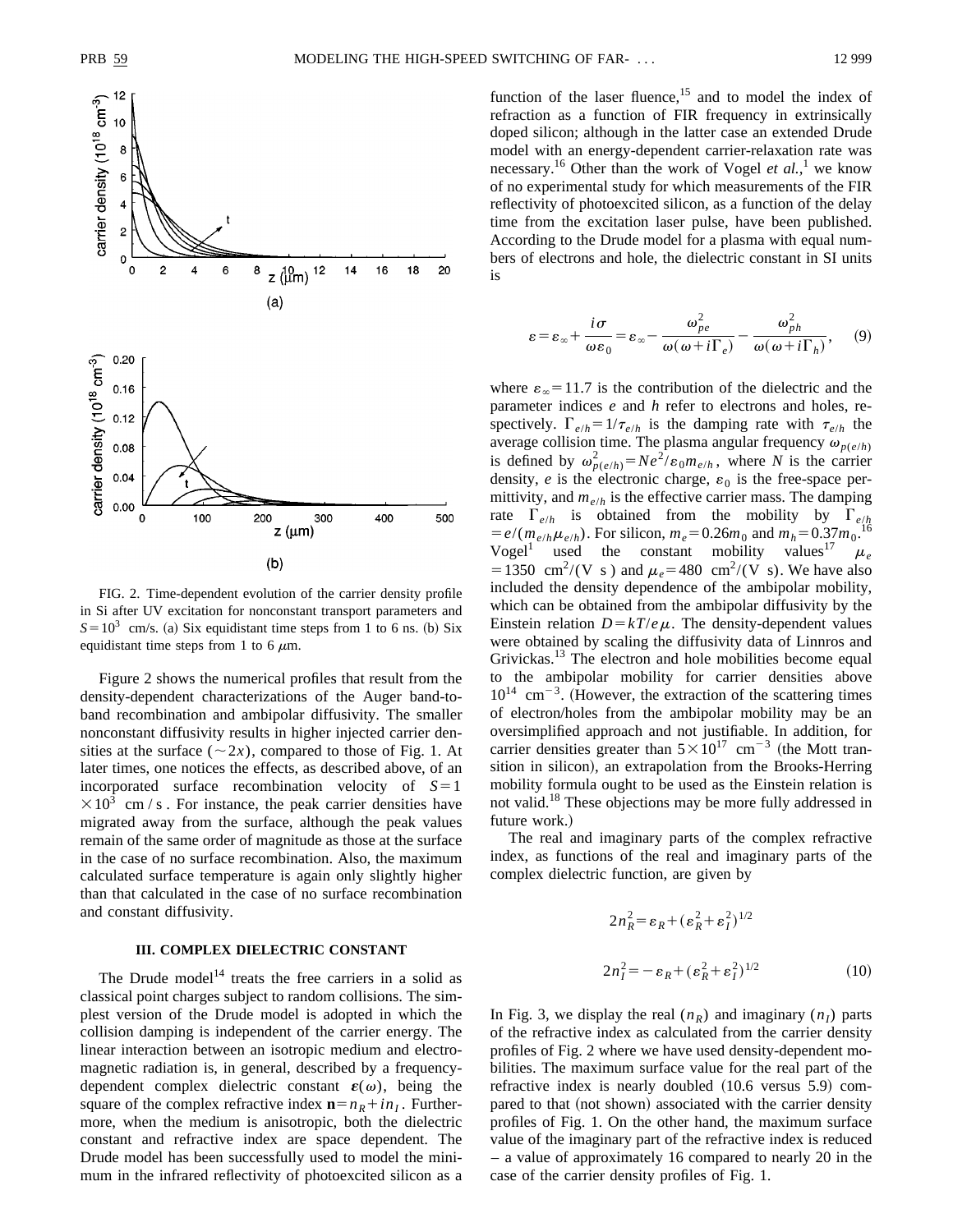

FIG. 3. Time-dependent evolution of the index of refraction in Si after UV excitation for five equidistant time steps from 1 to 5 ns as calculated from the data in Fig. 2. (a) real part  $(b)$  imaginary part.

#### **IV. CHARACTERISTIC MATRIX METHOD AND REFLECTIVITY**

The reflectivity of optically absorbing inhomogeneous materials can be treated using the characteristic matrix method for stratified media.<sup>19</sup> If the so-called characteristic matrix  $M(z)$  of a stratified medium is known, the propagation of a plane wave in the medium can be calculated. In this context, one approximates the inhomogeneous onedimensional layer, as a strata of *q* homogeneous sublayers [as per Eq. (8)] of individual thicknesses  $\Delta z_k = z_{k+1} - z_k$ , *k*  $=1,2,\ldots q$ . The inhomogeneous layer itself extends from  $z_1=0$  to  $z=z_{q+1}$  and is bounded on each side by a homogeneous semi-infinite medium (air in our case). The complex coefficients **r** and **t** of reflection and transmission are then given by

$$
\mathbf{r} = \frac{(\mathbf{m}_{11} + \mathbf{m}_{12}\mathbf{p}_{q+2})\mathbf{p}_1 - (\mathbf{m}_{21} + \mathbf{m}_{22}\mathbf{p}_{q+2})}{(\mathbf{m}_{11} + \mathbf{m}_{12}\mathbf{p}_{q+2})\mathbf{p}_1 + (\mathbf{m}_{21} + \mathbf{m}_{22}\mathbf{p}_{q+2})}
$$
(11)

$$
\mathbf{t} = \frac{2\mathbf{p}_1}{(\mathbf{m}_{11} + \mathbf{m}_{12}\mathbf{p}_{q+2})\mathbf{p}_1 + (\mathbf{m}_{21} + \mathbf{m}_{22}\mathbf{p}_{q+2})}.
$$
 (12)

The complex quantities  $\mathbf{m}_{ij}$  (*i*, *j* = 1,2) are the elements of the characteristic matrix taken at  $z = z_{q+1}$ . In the particular case when the magnetic-field vector is perpendicular to the plane of incidence (TM wave), corresponding to the experimental arrangement of Vogel *et al.*, the complex quantities  $\mathbf{p}_k$  and  $\mathbf{v}_k$  (needed below) are defined by

$$
\mathbf{p}_k = \sqrt{\frac{\varepsilon_k}{\mu_k}} \cos \theta_k = \frac{\mathbf{n}_k}{\mu_k} \cos \theta_k \tag{13}
$$

$$
\mathbf{v}_k = \sqrt{\frac{\mu_k}{\varepsilon_k}} \cos \theta_k = \frac{\sqrt{\mu_k}}{\mathbf{n}_k} \cos \theta_k. \tag{14}
$$

Here,  $\varepsilon_1$  (and  $\varepsilon_{q+2}$ ) and  $\mu_1$  (and  $\mu_{q+2}$ ) are the complex dielectric constant and the relative permeability of the first (and last) bounding medium and  $\theta_1$  (and  $\theta_{q+2}$ ) is the complex angle between the direction of propagation and the *z* direction in the first (and last) medium. The characteristic matrix  $M_k$  of the *k*th homogeneous sublayer is given by

$$
\mathbf{M}_{k} = \begin{pmatrix} \cos(k_{0}\mathbf{p}_{k+1}\Delta z_{k}) & -i \\ -i\mathbf{v}_{k+1} \sin(k_{0}\mathbf{p}_{k+1}\Delta z_{k}) & \cos(k_{0}\mathbf{p}_{k+1}\Delta z_{k}) \\ -i\mathbf{v}_{k+1} \sin(k_{0}\mathbf{p}_{k+1}\Delta z_{k}) & \cos(k_{0}\mathbf{p}_{k+1}\Delta z_{k}) \end{pmatrix},
$$
\n(15)

where  $k_0$  is the wave number  $2\pi/\lambda_0$  of the FIR radiation of vacuum wavelength  $\lambda_0$ . The overall characteristic matrix of the inhomogeneous layer is then given by

$$
\mathbf{M}(z_{q+1}) = \prod_{k=1}^{q} \mathbf{M}_k.
$$
 (16)

In order to perform the matrix multiplication of Eq.  $(16)$ , one first needs the  $\mathbf{p}_k$  and  $\mathbf{v}_k$ ; these may be obtained from a backward recursion resulting from a complex form of Snell's law of refraction applied across the sublayers, i.e.,

$$
\mathbf{v}_k = \sqrt{1/\mathbf{n}_k^2 - (\mathbf{n}_{k+1}/\mathbf{n}_k)^4 (1/\mathbf{n}_{k+1}^2 - \mathbf{v}_{k+1}^2)}
$$
(17)

$$
\mathbf{p}_k = \mathbf{n}_k^2 \mathbf{v}_k \,. \tag{18}
$$

The starting quantities  $\mathbf{v}_{q+2}$  and  $\mathbf{p}_{q+2}$  (which also are equal to **v**<sub>1</sub> and **p**<sub>1</sub>, respectively) are determined by  $\varepsilon_1$  and  $\mu_1$  $=1$  of the first bounding nonmagnetic medium (air), and the real angle of incidence of the TM FIR radiation. Finally, the reflectivity  $R$  and the transmissivity  $T$  are determined by

$$
\mathcal{R} = |\mathbf{r}|^2; \quad \mathcal{T} = \frac{\mathbf{p}_{q+2}}{\mathbf{p}_1} |\mathbf{t}|^2. \tag{19}
$$

# **V. COMPARISON OF THE EXPERIMENTAL AND THEORETICAL RESULTS**

In Fig. 4, we show the calculated reflectivity for the case of constant transport parameters for a number of successively increasing values of the surface recombination velocity. Shown for comparison is the experimental data which was scanned from the original publication. Although fair qualitative agreement is seen the case of  $S=0$  cm/s is identical to that of Fig.  $11(a)$  of Vogel *et al.*, the inclusion of recombination does not significantly improve the agreement. The simulations show a more narrow secondary reflectivity feature than the data for long delay time. One also notes that the maximum for the calculated reflectivity is more than 10% larger and decays more rapidly during the first 10 nanoseconds, than the experimental data.

Figure 5 displays the reflectivity profiles calculated using the density-dependent transport properties discussed above. Although the long-time behavior is not improved, the maxi-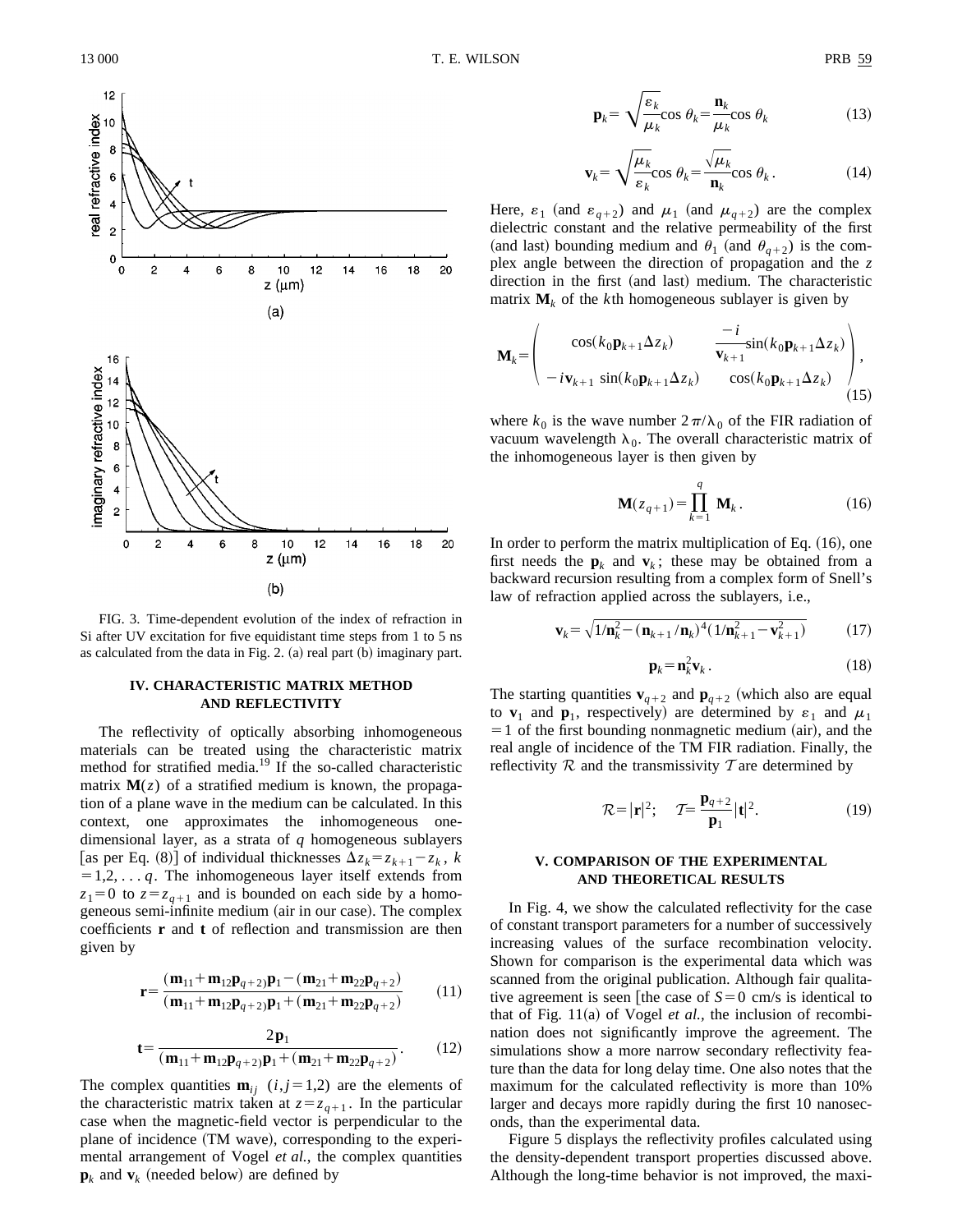

FIG. 4. Reflectivity using constant transport parameters for a variety of *S* values.

mum simulated reflectivity  $(84%)$  is much closer to the experimental value  $(82%)$  and this agreement is not substantially altered for the values of the surface recombination listed. Also one notices a slower decay during the first 10 ns compared to Fig. 4, which is in better agreement with the data. However, compared to Fig. 4, the reduced diffusivity leads to somewhat higher values of the reflectivity in the time region of 100-1000 ns for similar surface recombination values and thus poorer agreement with experiment for these delay times.



FIG. 5. Reflectivity using carrier density-dependent transport parameters for a variety of *S* values.

In addition, it was found that if the UV pulsewidth in the simulation was decreased while maintaining constant pulse energy, that the rise in reflectivity (not shown) began earlier but that the peak in the reflectivity still occurred at the same time as the simulations shown in Figs. 4-5, i.e., near 3 ns.

The simulations shown both in Fig. 4 and in Fig. 5 have assumed that the front and rear sample faces are parallel; in the experiment, the sample faces were wedged. An attempt was made to account for the variation  $(2 \text{ microns})$  in the actual sample thickness over the diameter of the FIR beam. The FIR beam is able to penetrate to the rear face only in the case of small plasma density; therefore, it will be assumed that with negligible error, one can average the computed reflectivity over a large number of samples  $(100 \text{ in our case})$ , each of which differing only from the next thinnest sample by the addition of a silicon slice of thickness of 0.02 microns and intrinsic silicon dielectric constant, placed onto the rear of the sample. The range in thicknesses was adjusted so that the average was equal to the actual sample thickness under consideration (436 microns). The resultant time-dependent FIR reflectivity averaged over 100 such samples was not noticeably different from that resulting from a calculation employing only a single sample thickness and is not shown.

#### **VI. SUMMARY**

In an effort to obtain better agreement with measurements by Vogel *et al.*<sup>1</sup> of the time-dependent far-infrared reflectivity of silicon, we have performed numerical simulations of  $(1)$  the time and space dependencies of the photoexcited electron-hole carrier densities and carrier-lattice temperature,  $(2)$  the corresponding time and space dependencies of the real and imaginary parts of the far-infrared index of refraction and finally,  $(3)$  the resulting time-dependent far-infrared reflectivity.

Since it is possible  $6$  for a bottleneck in carrier diffusion, resulting from the induced band-bending of the semiconductor, to occur in the presence of a sufficiently severe temperature inhomogeneity, we have investigated whether such an effect may have been present in the data of Vogel *et al.* We have therefore simultaneously solved coupled nonlinear diffusion equations for the carrier density and the carrier-lattice temperature, also taking into account carrier recombination as a boundary condition at the photoexcited surface. That the temperature distribution would peak at the surface is clear–a result of the heat released by the excess energy of pair creation in the thin UV laser radiation absorption layer according to Beer's law, as well as by the heat generated at the imperfect surface by carrier recombination. Simulation has shown, however, that the temperature inhomogeneity is far too mild to pose any obstacle to carrier diffusion. Also, as Fig. 4 illustrates, the added effect of surface recombination by itself does not lead to any substantial improvement in the level of agreement between simulation and data.

We have also used recent measurements of the carrierdensity dependence of both the carrier diffusivity<sup>13</sup> and the Auger recombination coefficient,<sup>11</sup> in Eqs.  $(3)$  and  $(4)$ . The resulting decrease in the diffusivity with high-carrier density leads to approximately a factor of two increase in the peaks of the carrier density profiles for early  $(1-10 \text{ ns})$  times. We can state also with some confidence that, over the range of